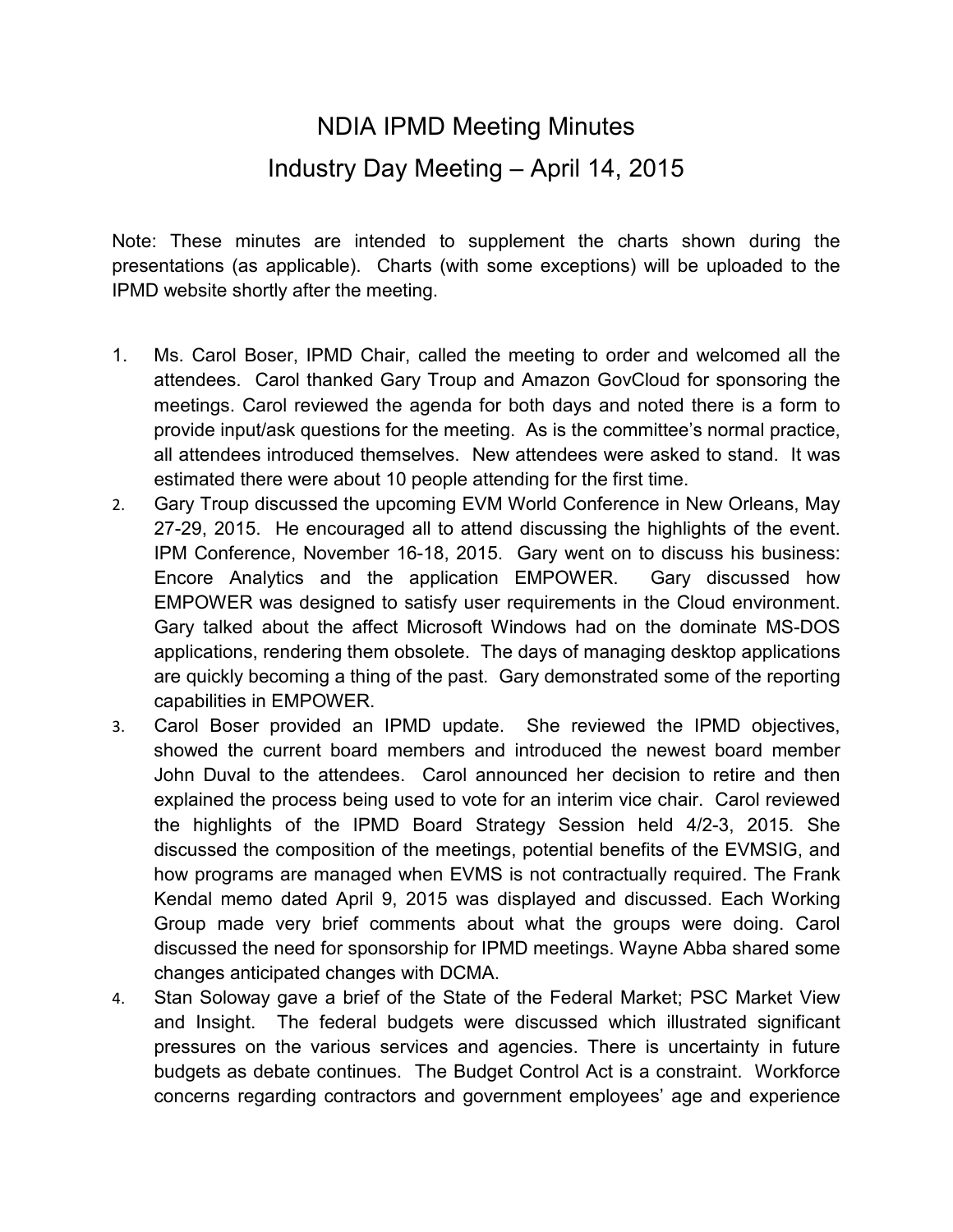continue to loom. Key Market Dynamics: The Four "C"s were explained: Competition, Convergence, Commoditization, and Community Commons.

- 5. A break was conducted
- 6. Dan Lynch facilitated a panel discussion on the potential impacts to the EVMSIG which was released on March 9, 2015.
	- a. Freeze Period current period definition varies. Concerns with the example in the EVMSIG may lead to reduced flexibility in defining freeze period for internal changes. Key concept is planning versus reporting to avoid baseline changes to the past thus eradicating variances.
	- b. Allowance of Subcontractor MR in Prime PMB Examples were shared on CARs issued for not baselining Sub's MR and the EVMSIG not applying to the CPR requirement. Further discussions illustrated inconsistences in issuing CARs.
	- c. Alignment of Technical Performance to Plan Mr. Randy Steeno described the challenge with SV or CV not aligning with a TPM and additional backup data would need to be available to know if a problem really existed. Emphasis was placed on the importance of clear exit criteria for improving alignment. People are encouraged to review chart 34 from Mr. Gordon Kranz's presentation to NDIA IPMD on January 28, 2015.
	- d. Multiple System Descriptions FAA and NASA may not utilize the EVMSIG which may lead to multiple system descriptions. Additional analysis on required changes continues.
	- e. ETCs at the Work Package Level Discussion lead to the importance to having appropriate backup data to always be able to substantiate ETCs at the control account level.
	- 7. Yancy Qualls provided an update to the PASEG by reviewing the documents purpose, member participation, and need to update the document as part of the three year refresh schedule. Two new sections are planned to be added to the PASEG: Agile & Earned Schedule. Mr. Qualls presented the timeline which showed the approval scheduled for August, 2015.
	- 8. Mr. Dale Gillam provided and update on the progress towards the three year refresh of the IPMD Surveillance Guide. Guide was restructured and reduced in size, yet the content is clearer and more useful. Lessons learned with updating NDIA guides were discussed. Appreciation was given to all those that made a contribution to improving the Surveillance Guide.
	- 9. Gary Humphreys and Joan Ugljesa coordinated the voting for the new Chair position.
	- 10. A lunch break was conducted.
	- 11. Kathy Daily provided an update on the Agile and EVM working group. The group's objectives were discussed. Due to the large number of participants, the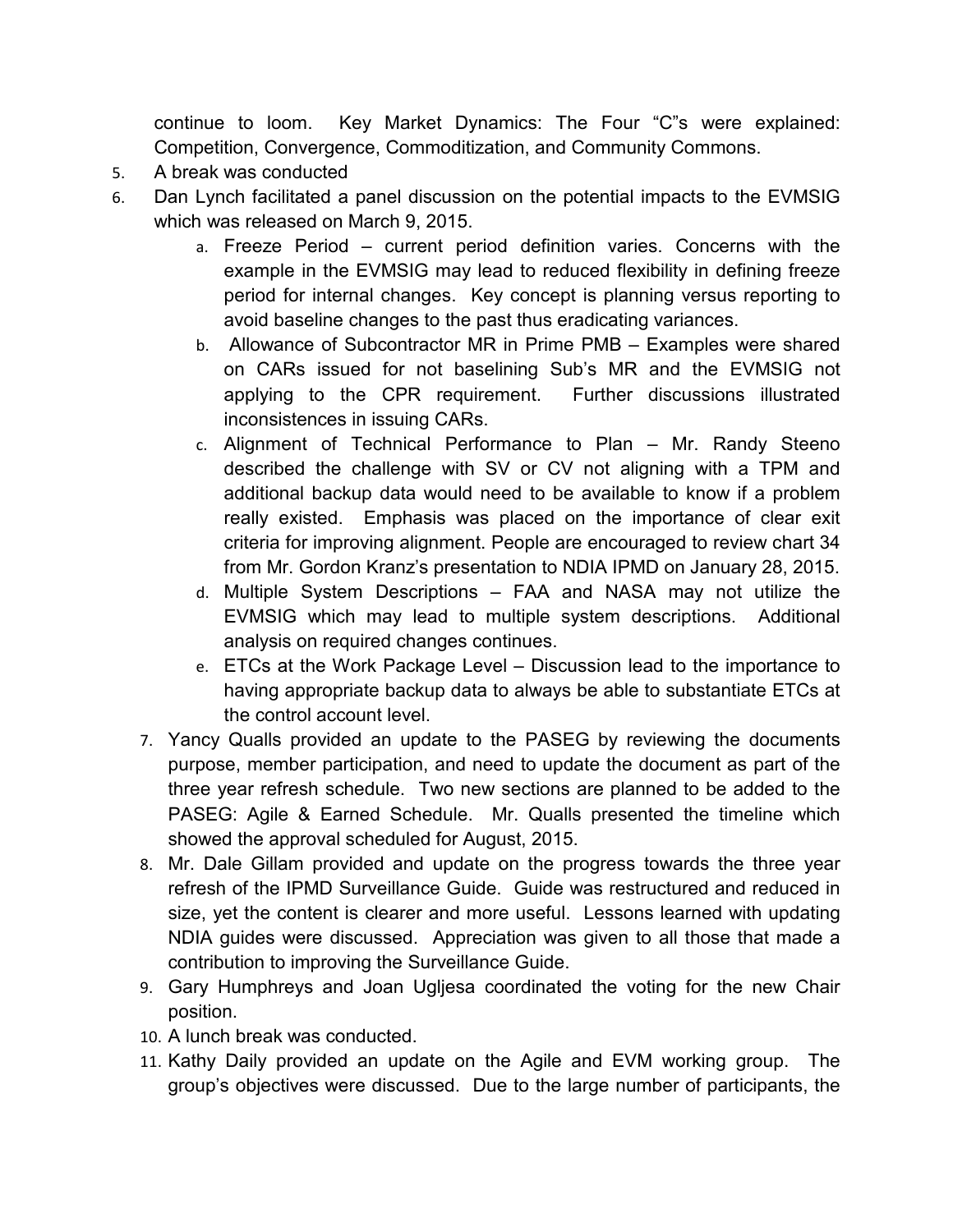formation of four subgroups was necessary. One subgroup seeks to produce a consistent data dictionary. Another group is addressing the WBS/IMS issues unique to Agile. Another group was setup to address managing change in Agile. The fourth group will focus on data analysis.

- 12. Steve Wake presented on the subject of the Association for Project Management UK. Steve presented a history of the APM from 1998 to present. Despite EVM being mandated in 2006, political issues existed. Steve described several huge projects that successfully utilized EVM. In 2015, the agreement between NDIA and APM was reaffirmed. The Ministry of Defence changes were outlined showing the before and after. These changes lead to the government outsourcing the acquisition process. The government is emphasizing the development of project management personnel by focusing on training. APM has evolved into a think tank for evidence based research. APM won association of the year in the UK. Steve discussed how to raise PM so it's ingrained in the culture. He challenged whether standards are worth it, challenging their contribution to success. Steve explained the Earned Value Management Certification Exam and its relationship to the many guides available. Steve concluded by stating the importance of the agreement and the need to keep reinventing by keeping your foot on the gas. A list of UK conferences, dates, and links were provided.
- 13. Pete Wynne and Gary Humphreys facilitated a clearinghouse discussion.
	- a. A discussion was held regarding a how option periods are reflected in the baseline. Confusion continues regarding the difference between budgets and funding. CARs are issued inconsistently.
	- b. Another issue relates to differences between the numbers on the CPR and the source data in the EVM engine. Examples were cited regarding how wInsight doesn't have a current period. Cum to Cum calculations can result in an inaccurate computation for current period when retroactive rate changes are applied.
	- c. Another issue with GL22 on calculating CV based on material usage. The EVMSIG formula and the Intent Guide are incorrect. It was emphasized that companies should NOT be changing their system description regarding the formulas.
	- d. An issue rose with having a CAR written against a previously approved system description. Pete described the process to have SD changes approved by DCMA.
	- e. LOI (lines of inquiry). Dept of Energy has 351 LOI's to determine compliance. LOI's map to the 32 guidelines. Gary emphasized the importance of reading the LOI's and providing feedback by May 1, 2015.